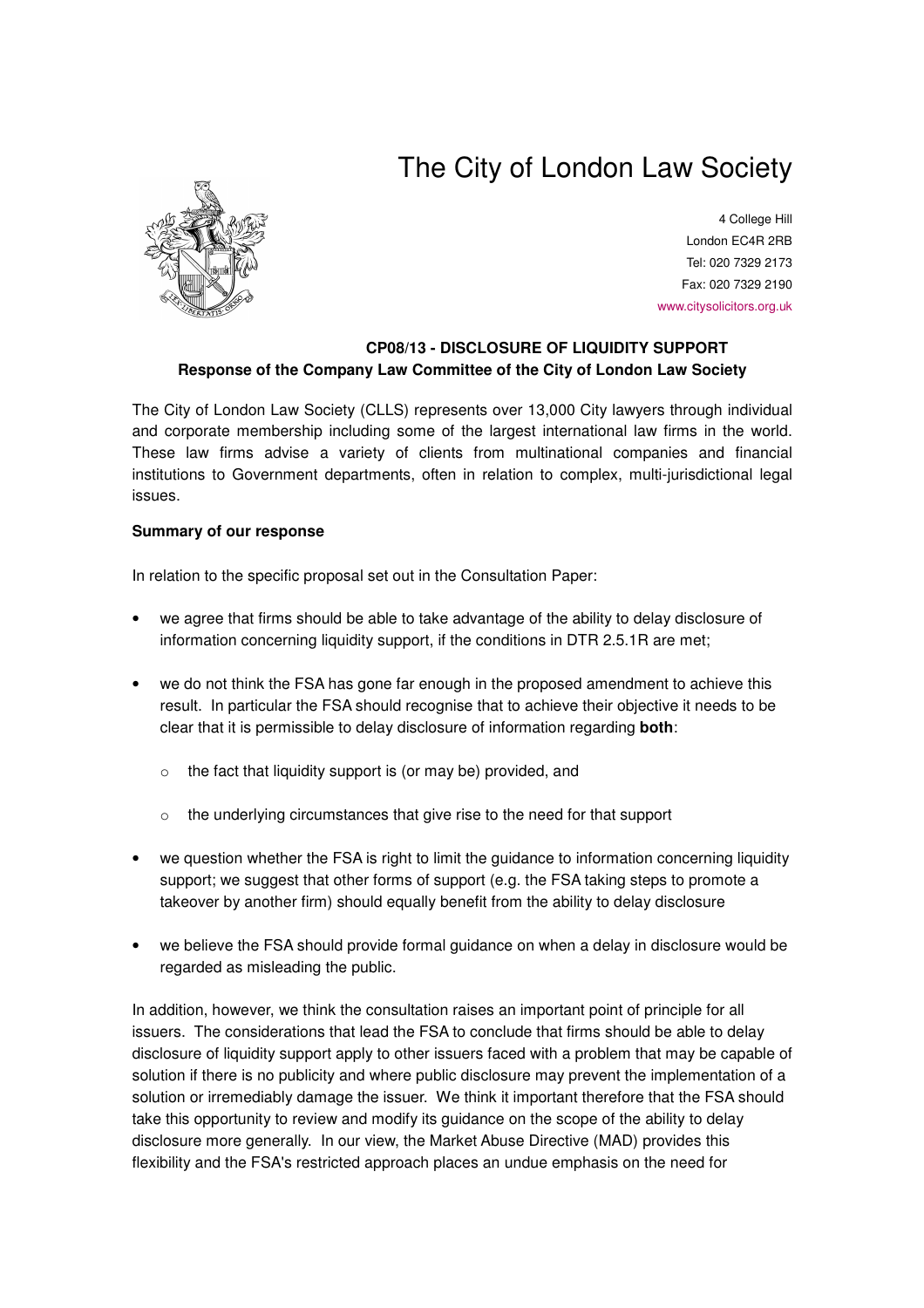immediate disclosure in circumstances where that disclosure is damaging to issuers and their stakeholders, including long term shareholders, employees, customers and suppliers.

## **Response on the specific proposal**

We agree with the proposal set out in the Consultation Paper that firms should be able to take advantage of the ability to delay disclosure of information concerning liquidity support. However, we believe that by limiting the scope of the amendment to information "concerning the provision of liquidity support" the FSA is significantly curtailing the usefulness of the proposed amendment in practice. The practical limitations we see are:

- there is no qualification of the guidance in DTR  $2.5.4G(1)$ , which would deny the issuer the ability to delay disclosure of the underlying reason behind its requirement for liquidity support;
- there are other regulatory actions the FSA may wish to take in order to preserve confidence in a firm (for example arranging a takeover by another firm that is adequately capitalised) which are not within the scope of the proposed amendment.

# *DTR 2.5.4G(1)*

We do not believe that the position the FSA takes in DTR 2.5.4G(1) is required by MAD or the MAD implementing measures but it represents a policy position taken by the FSA to limit the scope of the ability to delay. The MAD implementing measure (Commission Directive 2003/124/EC) provides that an issuer "in grave and imminent danger" should be able (if the other conditions are met) to delay disclosure while it negotiates a solution that would avoid that danger crystallising. The guidance in DTR 2.5.4G(1) that this does not allow delay of disclosure of the fact that the issuer is in financial difficulty (which is inevitably the case if it is "in grave and imminent danger") denies the ability to delay in exactly the circumstances contemplated.

# *Other regulatory actions*

We do not understand why the FSA's proposal is limited to information relating to liquidity support. The argument in favour of allowing delay in relation to liquidity support seems to us to apply equally to any other case where confidence in a firm may be preserved by actions promoted by the FSA where disclosure of the fact that the FSA is seeking action is likely to lead to the very consequences that the efforts are designed to avoid.

### *Guidance on when the delay in disclosure will mislead the public*

It is a well known problem with the ability to delay disclosure that in order to delay disclosure the issuer must not thereby mislead the public but it is not possible to know when an omission to disclose is misleading without knowing when there is an obligation to disclose, which is where the question starts.

The FSA has provided an explanation of when a delay in disclosure would mislead, in paragraph 2.10 of the CP from which it appears that: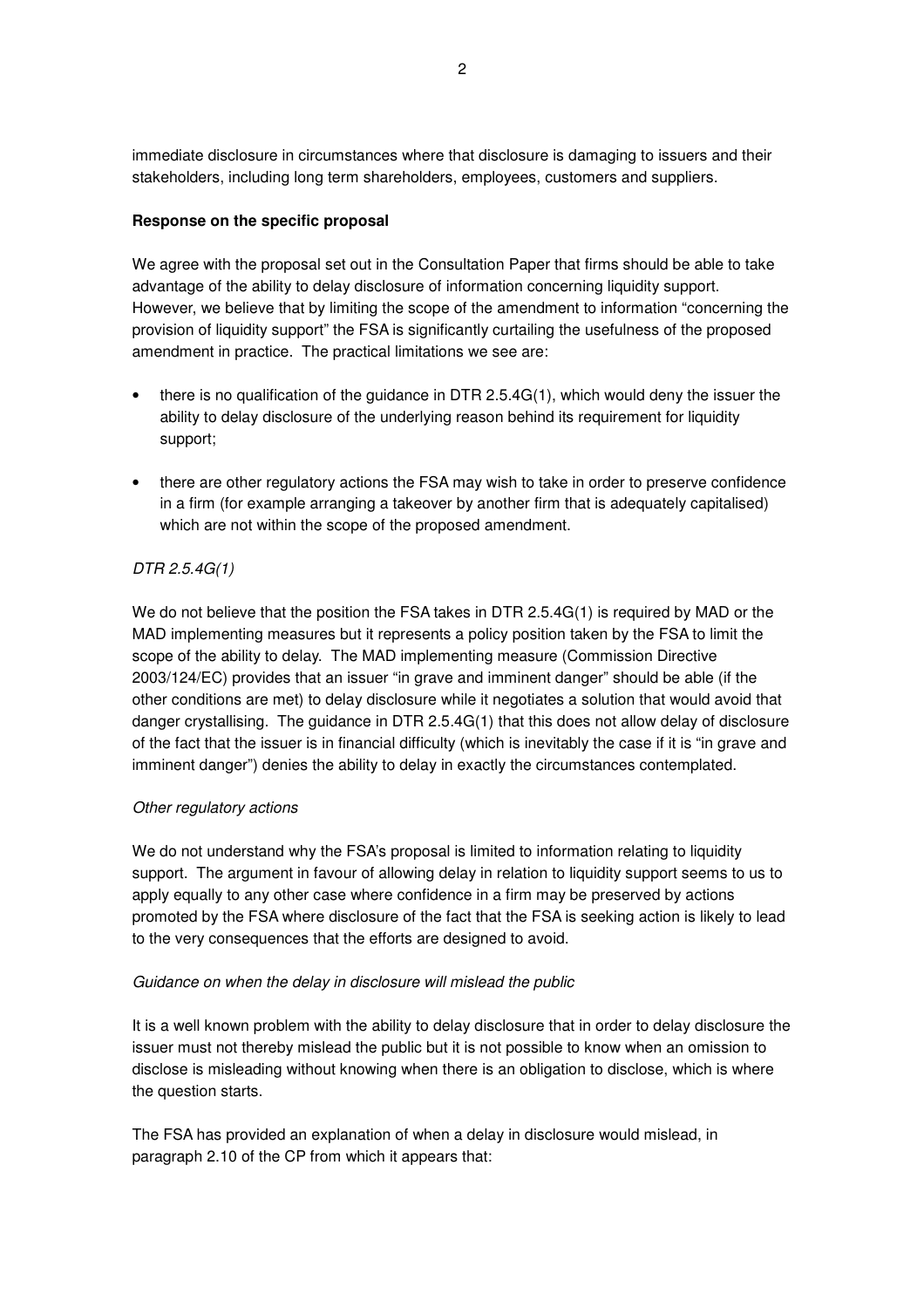- failure to correct an impression resulting from recent market statements of the issuer; or
- where delaying disclosure would involve "an implicit endorsement of a specific misapprehension which is known to be generally held in the market",

may be regarded as misleading.

We agree with the first of these propositions and believe it would be helpful if the FSA set out that position as formal guidance, although we think the reference should be to a specific impression. This would make it clear that it is not regarded as misleading to leave general impressions (for example those that would arise because the issuer reported results as a going concern) uncorrected.

The second proposition is inconsistent with the FSA's guidance in DTR 2.7.3G that an issuer generally has no obligation to correct inaccurate rumours or speculation. If the "specific misapprehension" does not arise from a statement by the issuer (the first proposition) we do not believe it is appropriate to impose a duty on the issuer to correct the misapprehension.

#### *Alternative drafting*

We suggest the following as an alternative to the proposed amendment:

- *DTR 2.5.4G* (1) Except in the circumstances described in DTR 2.5.5A G, DTR 2.5.3 R (1) does not allow an issuer to delay public disclosure of the fact that it is in financial difficulty or of its worsening financial condition and is limited to the fact or substance of the negotiations to deal with such a situation. An issuer cannot delay disclosure of inside information on the basis that its position in subsequent negotiations to deal with the situation will be jeopardised by the disclosure of its financial condition.
- *DTR 2.5.5A G* An *issuer* that is a *firm* may have legitimate interest to delay disclosing information concerning its financial position or any support it obtains or may obtain from a governmental authority or regulator (including the provision of liquidity support by the Bank of England or by another central bank), if a delay in disclosure would avoid a loss of confidence among customers and/or counterparties that would thereafter the solvency of the issuer.

Note: We have suggested that the new provision should be presented as guidance. We note that although the FSA's proposed new paragraph is presented as a rule it provides that "an issuer….may have a legitimate interest to delay….", which we think can only be considered to be guidance and not a rule.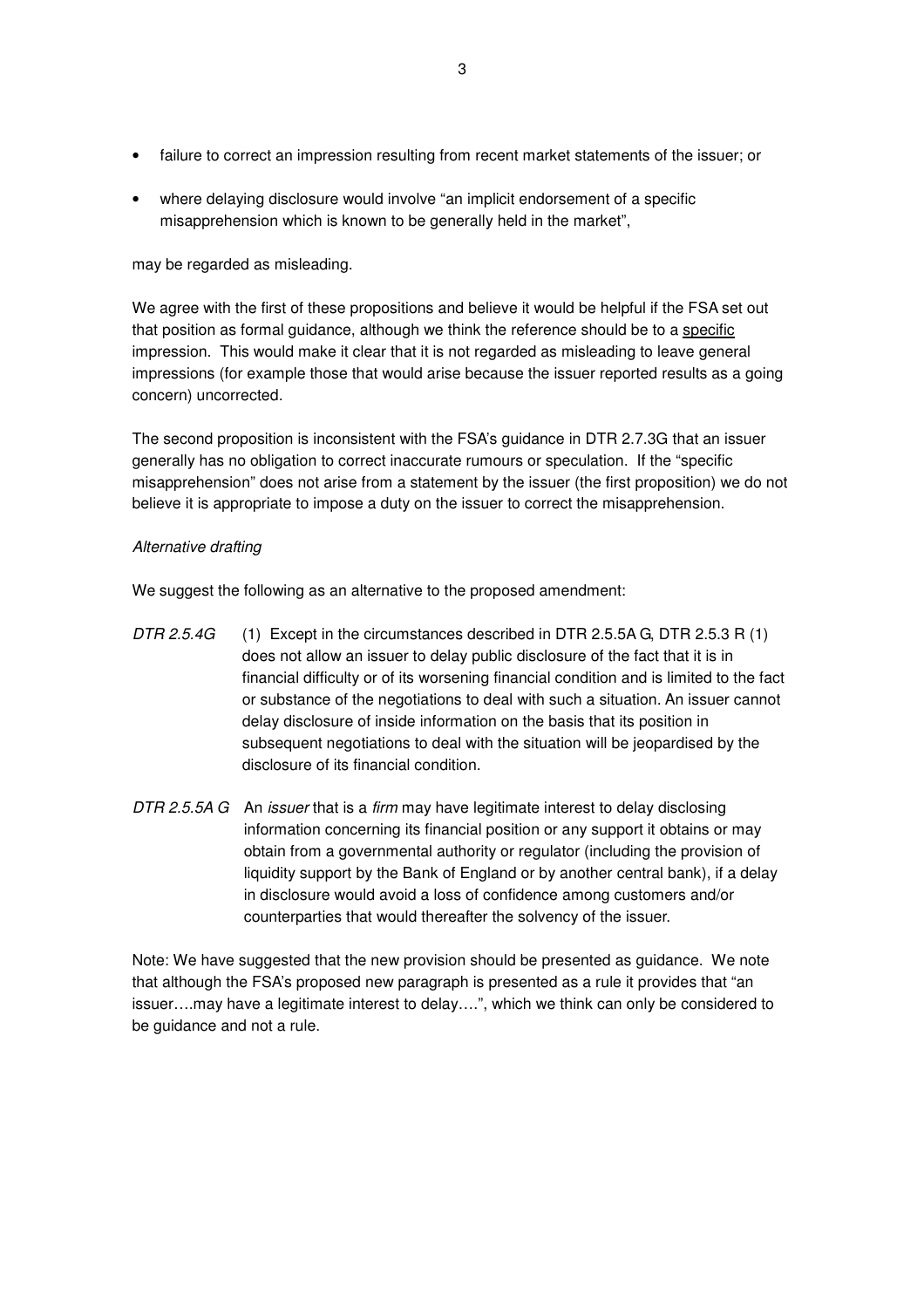#### **The wider issue**

The arguments used by the FSA to support the proposed amendment (paragraphs 2.6 and 2.7 of the Consultation Paper) are equally applicable to issuers that are not "firms" and that are seeking support from their bankers (e.g. a waiver of a breach of covenant), in circumstances where disclosure of the fact that the issuer is seeking support would cause loss of confidence in suppliers and/or customers, worsening the issuer's problems that led to the negotiations with its banks in the first place and jeopardising the issuer's ability to succeed in the negotiations.

This is the kind of situation envisaged by DTR 2.5.5G but, as noted above, the practical usefulness of this guidance is significantly reduced by the qualification in DTR 2.5.4G(1) and, in the same way that qualification needs to be modified in the case of liquidity support for the FSA's proposed amendment to provide any practical benefit, so it should be modified for other issuers.

We consider that the FSA's restriction of the ability to delay disclosure (in DTR 2.5.4G(1) and the guidance in DTR 2.5.5R that it is unlikely to apply except to matters under negotiation and "impending developments") is inconsistent with MAD and the implementing measure and we believe the FSA should consult on a broader amendment that would allow full scope for the "legitimate interests" of issuers to be protected from the potential harm that may be caused by premature disclosure.

Allowing issuers to protect their "legitimate interests" through a delay in disclosure would allow a proper balance between the interests of the participants in the capital markets in immediate disclosure (for practical purposes this usually means those who purchase securities) and the interests of other stakeholders in avoiding irreparable damage to the issuer. These other stakeholders include long term shareholders, employees, customers and suppliers. Clearly, any modification of the FSA's position should not provide an excuse for issuers to delay disclosure where there is no legitimate interest to protect but we do not see that as a significant risk (directors delaying disclosure for these reasons will no doubt be subject to close examination of the basis for their decisions and held to account if the delay was not protecting a legitimate interest). In particular, it should be clear from any new guidance that there can be no delay in the disclosure of information where there is nothing the issuer can do to mitigate the effect of an event that has occurred, whether or not information about that event is disclosed publicly.

#### *Suggested drafting*

We suggest that these objectives could be met if the FSA provided guidance in the following terms to replace the existing DTR 2.5.4G). We have suggest two possible approaches be considered. The first (Option 1), which is our preferred approach, it would apply in a range of circumstances, not only where solvency issues arise. An example where this may apply where there was no threat to solvency would be a case where a major customer gives notice to terminate a contract and while the issuer is negotiating the terms of a replacement contract its ability to negotiate satisfactory terms would be prejudiced by public disclosure of the termination.

The alternative (Option 2) deals only with the position of potential solvency.